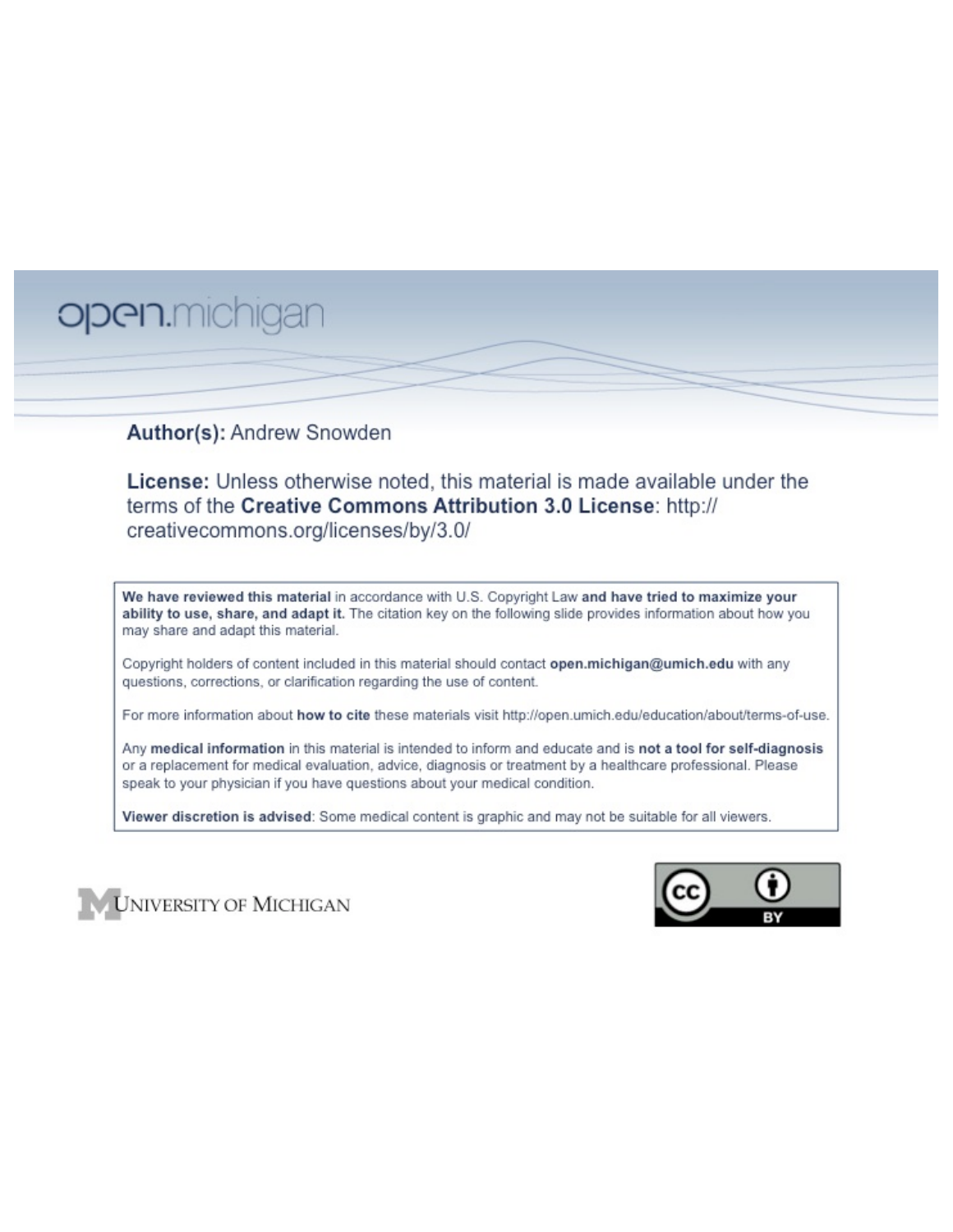## **Attribution Key**

for more information see: http://open.umich.edu/wiki/AttributionPolicy

## Use + Share + Adapt

{ Content the copyright holder, author, or law permits you to use, share and adapt. }

| @ PD-GOV                  | <b>Public Domain - Government:</b> Works that are produced by the U.S. Government. (17 USC § 105) |
|---------------------------|---------------------------------------------------------------------------------------------------|
| @ PD-EXP                  | Public Domain - Expired: Works that are no longer protected due to an expired copyright term.     |
| @ PO-SELF                 | Public Domain - Self Dedicated: Works that a copyright holder has dedicated to the public domain. |
| $(c2)$ 21110              | <b>Creative Commons - Zero Waiver</b>                                                             |
| $\left($ ce) $\right)$ my | <b>Creative Commons - Attribution License</b>                                                     |
| <b>CO</b> DY-SA           | <b>Creative Commons - Attribution Share Alike License</b>                                         |
| <b>CO</b> BY-NC           | <b>Creative Commons - Attribution Noncommercial License</b>                                       |
| <b>CO</b> BY-NC-SA        | Creative Commons - Attribution Noncommercial Share Alike License                                  |
| GNU-FOL                   | <b>GNU - Free Documentation License</b>                                                           |

## **Make Your Own Assessment**

{ Content Open. Michigan believes can be used, shared, and adapted because it is ineligible for copyright. }

Public Domain - Ineligible: Works that are ineligible for copyright protection in the U.S. (17 USC § 102(b)) \*laws in your jurisdiction may differ

{ Content Open. Michigan has used under a Fair Use determination. }

**O** FAIR USE Fair Use: Use of works that is determined to be Fair consistent with the U.S. Copyright Act. (17 USC § 107) \*laws in your jurisdiction may differ

> Our determination DOES NOT mean that all uses of this 3rd-party content are Fair Uses and we DO NOT guarantee that your use of the content is Fair.

To use this content you should do your own independent analysis to determine whether or not your use will be Fair.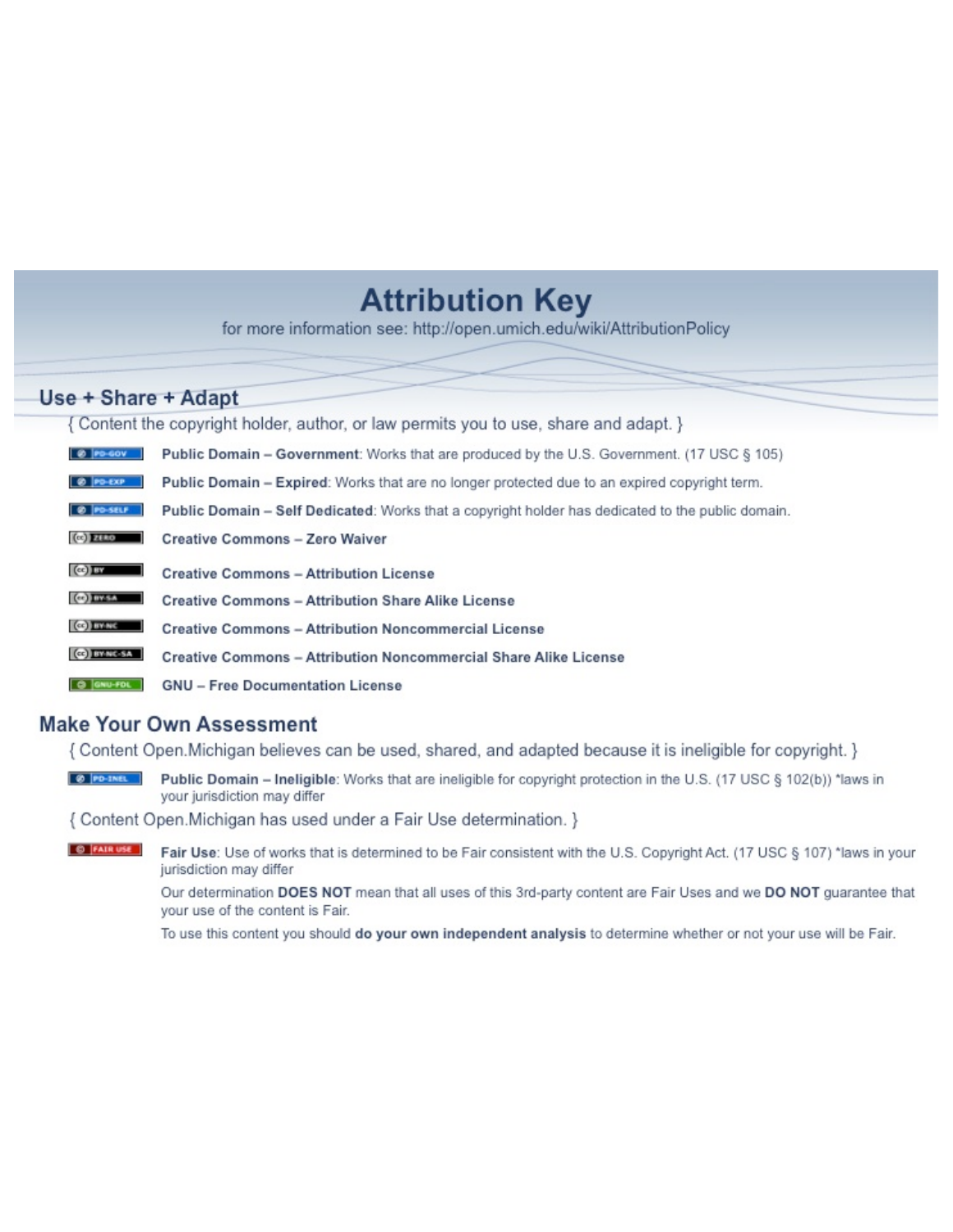## Lecture 11: Criterion for rank 0

In this lecture, we establish Theorem B from Lecture 1, which is a criterion for an abelian variety to have rank 0. The idea of the proof is similar to that of the weak Mordell–Weil theorem, but here we control the ramification of the cohomology classes much more carefully. Most of the work goes into understanding a certain class of group schemes (the admissible ones) very precisely.

#### 1 Overview

#### 1.1 Statement of criterion

The purpose of today's lecture is to establish the following criterion for an abelian variety to have rank 0 (Theorem B from Lecture 1):

Theorem 1. *Let A/*Q *be an abelian variety, and let N and p be distinct prime numbers, with N odd. Suppose the following conditions hold:*

- *• A has good reduction away from N.*
- *• A has completely toric reduction at N.*
- The Jordan–Hölder constituents of  $A[p](\overline{Q})$  are 1-dimensional and either trivial or cyclotomic.

*Then*  $A(Q)$  *has rank 0.* 

Remark 2. The proof uses many special properties of Q, but can be generalized slightly, as follows. Let K be an imaginary quadratic number field, let p be a rational prime, and let  $\mathfrak{N}$  be a prime of *K*. Assume that *p* does not divide the class number of *K* and if  $p \leq 3$  then *p* is unramified in *K*. Then the obvious generalization holds: if *A/K* be an abelian variety with good reduction away from  $\mathfrak{N}$ , completely toric reduction at  $\mathfrak{N}$ , and such that the Jordan–Hölder constituents of  $A[p](K)$ are either trivial or cyclotomic then  $A(K)$  has rank 0.  $\Box$ 

Remark 3. This theorem, and the proof presented here, comes from III.3 of Mazur's paper "Modular curves and the Eisenstein ideal" (MR488287). It is not stated there explicitly, however.  $\Box$ 

#### 1.2 Idea of proof

Recall the proof of the weak Mordell–Weil theorem. Kummer theory gives an injection of *A*(Q)*/nA*(Q) into  $H^1(G_{\mathbf{Q}}, A[n])$ , so it suffices to prove the  $H^1$  is finite. However, it's not, because we have not restricted ramificiation. One can show that there is a finite set of places *S* such that the image of  $A(\mathbf{Q})/nA(\mathbf{Q})$  lands in  $\mathrm{H}^1(G_{\mathbf{Q},S}, A[n])$ . This  $\mathrm{H}^1$  is finite, and this proves the weak Mordell–Weil theorem.

As one shrinks  $S$ , the  $H^1$  gets smaller and smaller, so it makes sense for us to take  $S$  as small as possible. In general, one can take *S* to be the set of places of bad reduction together with the divisors of *n*. So if work with *p*-power torsion, we can take  $S = \{N, p\}$ . However, this is still too big for us!

We can improve the situation using the following idea. Let  $A$  be the Néron model of  $A$  over  $\mathbf{Z}$ , and let  $G_n = \mathcal{A}[p^n]$ . Then  $\mathrm{H}^1(G_{\mathbf{Q},S}, A[p^n])$  is the étale cohomology group  $\mathrm{H}^1_{\mathrm{et}}(\mathrm{Spec}(\mathbf{Z}[1/Np]), G_n)$ 

These are notes for Math 679, taught in the Fall 2013 semester at the University of Michigan by Andrew Snowden.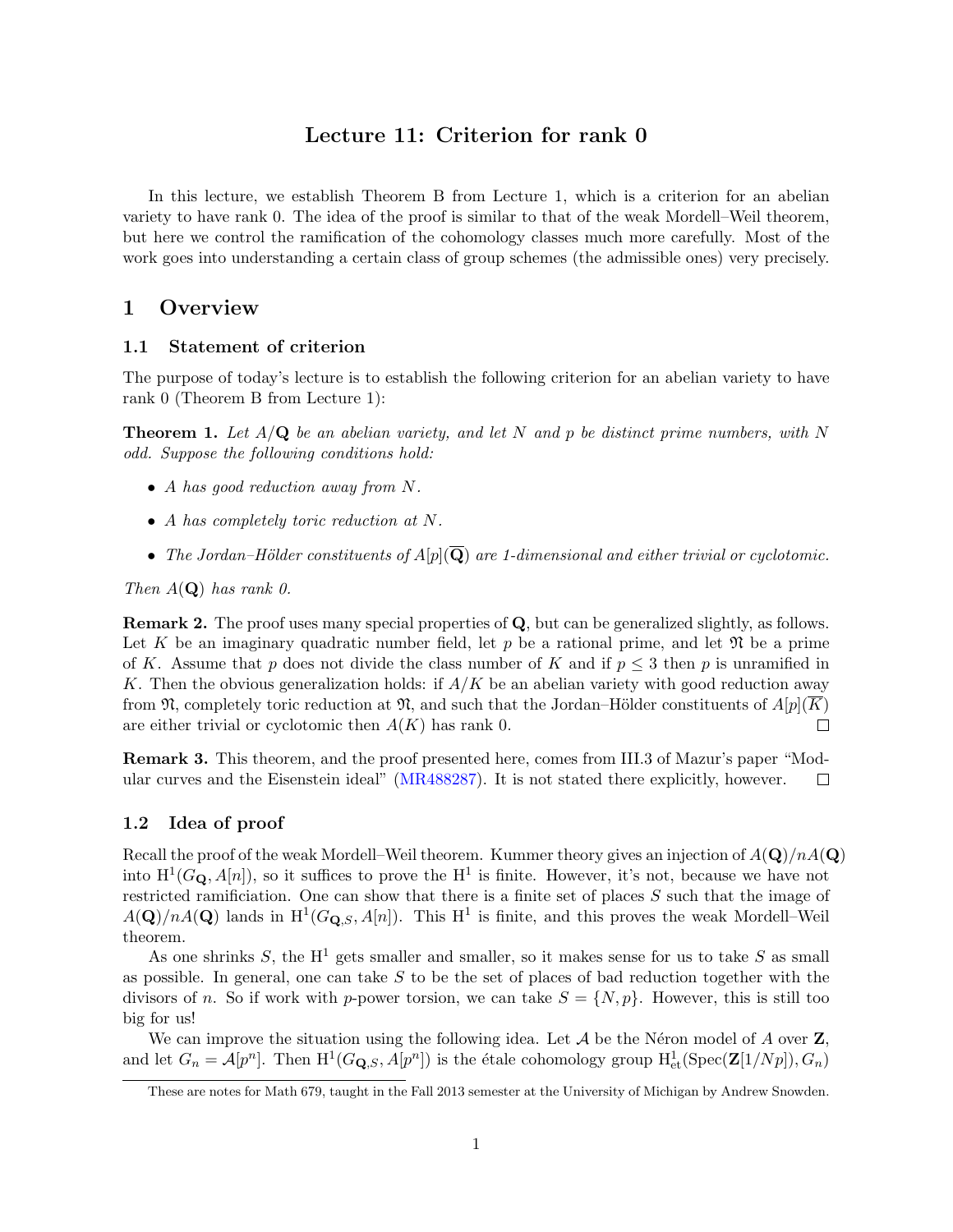$-$  restricting ramification to *S* corresponds to taking étale cohomology over the ring of integers with the primes in *S* removed. It is not true that  $A(\mathbf{Q})/p^n A(\mathbf{Q})$  injects into  $H^1_{\text{et}}(\text{Spec}(\mathbf{Z}), G_n)$ : this group is often zero. However,  $A(\mathbf{Q})/p^n A(\mathbf{Q})$  does inject into  $H^1_{\text{fppf}}(\text{Spec}(\mathbf{Z}), G_n)$ , and this is the group we will use. (This is a slight lie that we will correct below.)

The idea is to show that this  $H^1$  is bounded independent of *n*, which will establish that  $A(Q)$ has rank 0. To do this, we need to understand the flat cohomology of  $G_n$  very well, so we begin by studying groups like  $G_n$  and their flat cohomology.

## 2 Admissible groups

#### 2.1 Definition

Two initial definitions:

- A group scheme *G* over  $\mathbf{Z}[1/N]$  is pre-admissible if it is finite, flat, commutative, and killed by a power of *p*.
- A group scheme *G* over **Z** is pre-admissible if it is commutative, separated, of finite presentation, quasi-finite, flat, killed by a power of p, and its restriction to  $\mathbf{Z}[1/N]$  is finite (and thus pre-admissible).

**Example 4.** Let *A* be an abelian variety with good reduction away from *N* and let *A* be its Néron model over **Z**. Then  $A[p^n]$  is a pre-admissible group scheme over **Z**. model over **Z**. Then  $\mathcal{A}[p^n]$  is a pre-admissible group scheme over **Z**.

Let *G* be an pre-admissible group over  $\mathbb{Z}[1/N]$ . An admissible filtration on *G* is a filtration

$$
0 = F^0 G \subset F^1 G \subset \cdots \subset F^n G = G
$$

by closed subgroups such that  $F^{n+1}G/F^nG$  is isomorphic to  $\mathbf{Z}/p\mathbf{Z}$  or  $\mu_p$  for each *n*. We say that *G* is admissible if it has an admissible filtration. We say that a pre-admissible group over **Z** is admissible if its restriction to Z[1*/N*] is.

We make a similar definition for Galois representations. Precisely, let  $V$  be a  $\Gamma_{\mathbf{Q}}$ -module. We say that *V* is admissible if it possess a filtration  $F^{\bullet}V$  by  $\Gamma_{\mathbf{Q}}$ -submodules such that  $F^{n+1}V/F^nV$ is a one-dimensional  $\mathbf{F}_p$  vector space on which  $\Gamma_{\mathbf{Q}}$  acts either trivially or through the cyclotomic character.

#### 2.2 Detecting admissible filtrations

**Proposition 5.** Let *G* be a pre-admissible group over  $\mathbb{Z}[1/N]$ . Then *G* is admissible if and only if *G*(Q) *is.*

*Proof.* Let  $V \subset G(\overline{\mathbf{Q}})$  be the first piece of an admissible filtration, let  $H_0 \subset G_{\mathbf{Q}}$  be the subgroup it corresponds to, and let *H* be the closure of  $H_0$  in *G*. Over  $\mathbb{Z}[1/Np]$ , the group *H* is finite étale, and therefore isomorphic to either  $\mu_p$  or  $\mathbf{Z}/p\mathbf{Z}$ , depending on the Galois action on  $H(\mathbf{Q})$ . Over  $\mathbf{Z}_p$ , the group *H* is a finite flat commutative group which is generically isomorphic to  $\mu_p$  or  $\mathbf{Z}/p\mathbf{Z}$ . If  $p \neq 2$ , Raynaud's theorem implies that the isomorphism extends over  $\mathbf{Z}_p$ ; the same is true for  $p = 2$  by a theorem of Fontaine. (Note: it is important here that we're over  $\mathbf{Q}_p$ , so that there is no ramification.) Thus *H* is isomorphic, over  $\mathbb{Z}[1/N]$ , to  $\mu_p$  or  $\mathbb{Z}/p\mathbb{Z}$ . Applying the same reasoning to *G/H*, the result follows by induction.  $\Box$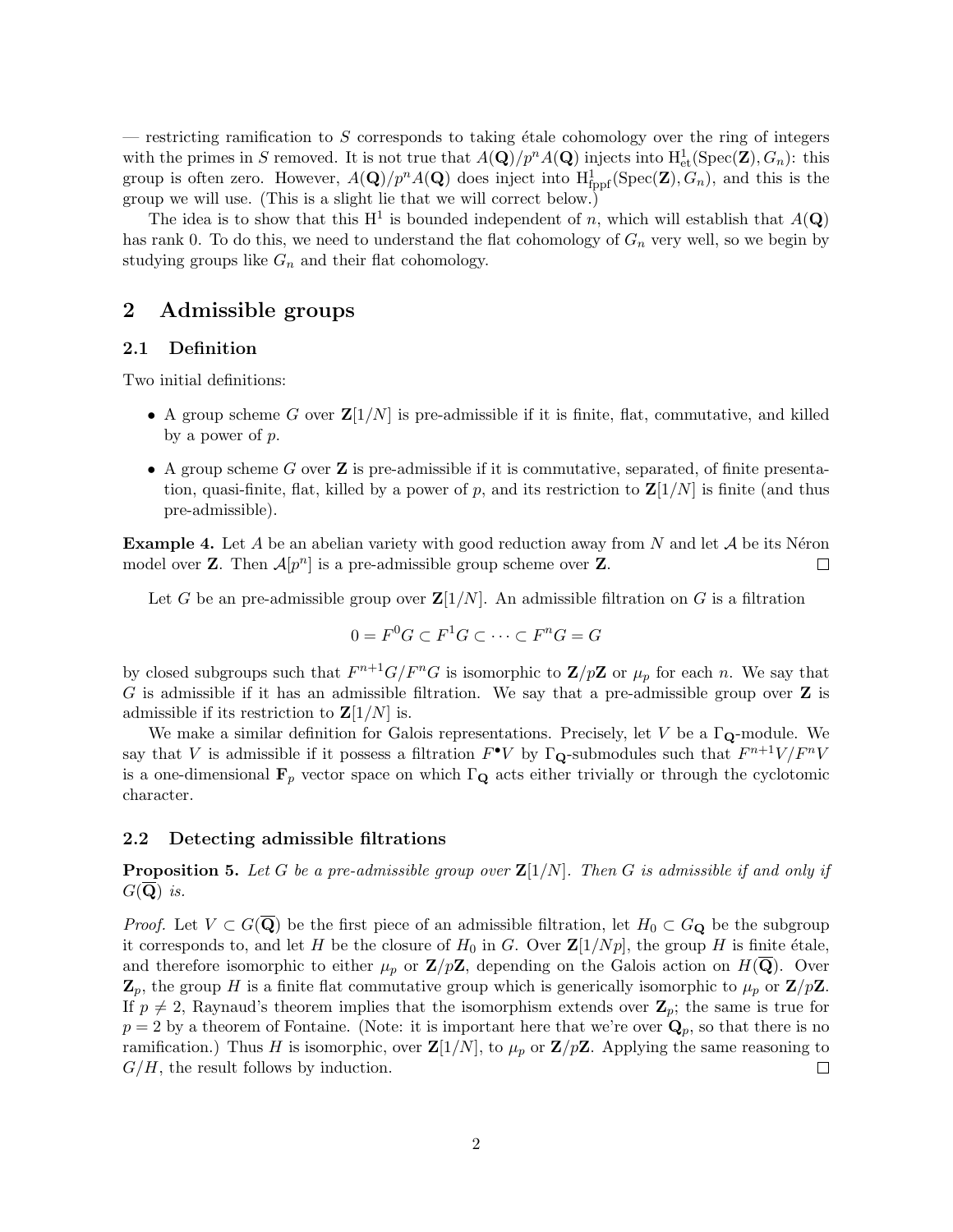#### 2.3 Invariants

Let *G* be an admissible group over **Z**. Following Mazur, we define several invariants:

- Let  $\ell(G) = \log_n(\#G_{\mathbf{Q}})$ . This coincides with the length of an admissible filtration on *G*.
- Let  $\delta(G) = \log_p(\#G_{\mathbf{Q}}) \log_p(\#G_{\mathbf{F}_N}).$
- Define  $\alpha(G)$  to be the number of  $\mathbf{Z}/p\mathbf{Z}'$ 's appearing in an admissible filtration of *G* (over **).**
- Let  $h^i(G)$  be  $\log_p(\# H^i_{\text{fppf}}(\text{Spec}(\mathbf{Z}), G))$ , for  $i = 0, 1$ .

Note that everything we're applying  $\log_p$  to is a *pth* power.

**Remark 6.** Let *G* be a group scheme over a base scheme *S*. The group  $H_{\text{fppf}}^1(S, G)$  admits a fairly concrete description, as follows. A torsor for *G* is a scheme *T /S* equipped with an action of *G* that is simply transitive, in the following sense: for any scheme  $S'/S$  and any section  $x \in T(S')$ , the map  $G(S') \to T(S')$  given by  $g \mapsto gx$  is a bijection. An fppf (or étale) torsor is a torsor  $T/S$  for which there exists an fppf (or étale) cover  $S' \to S$  such that  $T(S')$  is non-empty. Then  $H^{1}_{\text{fppf}}(S, G)$ is naturally in bijection with the set of isomorphism classes of fppf torsors; similarly,  $H^1_{\text{et}}(S, G)$  is in bijection with the set of isomorphism classes of étale torsors. Of course,  $H^0_{\text{fppf}}(S, G) = H^0_{\text{et}}(S, G)$  $G(S)$  is even easier to describe. П

#### 2.4 Elementary admissible groups

We say that an admissible group *G* is elementary if  $\ell(G) = 1$ . Over  $\mathbb{Z}[1/N]$ , there are two elementary admissible groups:  $\mathbf{Z}/p\mathbf{Z}$  and  $\mu_p$ . Recall the following result:

**Proposition 7.** Let *H* be a pre-admissible group over  $\mathbf{Q}_N$ . Then extensions of *H* to a pre*admissible group over* Z*<sup>N</sup> correspond to unramified Galois submodules of H*(Q*<sup>N</sup>* )*. In particular, if*  $H(\overline{\mathbf{Q}}_N)$  *is unramified and one-dimensional, it admits exactly two such extensions: a finite one (corresponding to the full module) and the extension by zero*  $H^{\flat}$  *(correspond to the zero submodule).* 

This applies to both  $\mathbf{Z}/p\mathbf{Z}$  and  $\mu_p$  over  $\mathbf{Z}[1/N]$  (even though we only stated the above result locally). We thus see that there are four elementary admissible groups over **Z**, namely:  $\mathbf{Z}/p\mathbf{Z}$ ,  $(\mathbf{Z}/p\mathbf{Z})^{\flat}$ ,  $\mu_p$ , and  $\mu_p^{\flat}$ .

Proposition 8. *The invariants of the elementary admissible groups are given as follows:*

|                | $\mathbf{Z}/p\mathbf{Z}$ $(\mathbf{Z}/p\mathbf{Z})^{\flat}$ | $\mu_{\bm{p}}$                  |   |
|----------------|-------------------------------------------------------------|---------------------------------|---|
| δ              |                                                             | $\mathbf{\mathbf{I}}$           |   |
| $\alpha$       | ı                                                           |                                 | 0 |
| $h^0$          | 0                                                           | $\theta$ if p odd               |   |
| h <sup>1</sup> |                                                             | 1 if $p=2$<br>$\theta$ if p odd | € |
|                |                                                             | 1 if $p=2$                      |   |

*Here*  $\epsilon$  *is 0 if*  $p$  *is odd and*  $N \not\equiv 1 \mod p$ *, or if*  $p$  *is even and*  $N = 3 \pmod{4}$ *, and* 1 otherwise.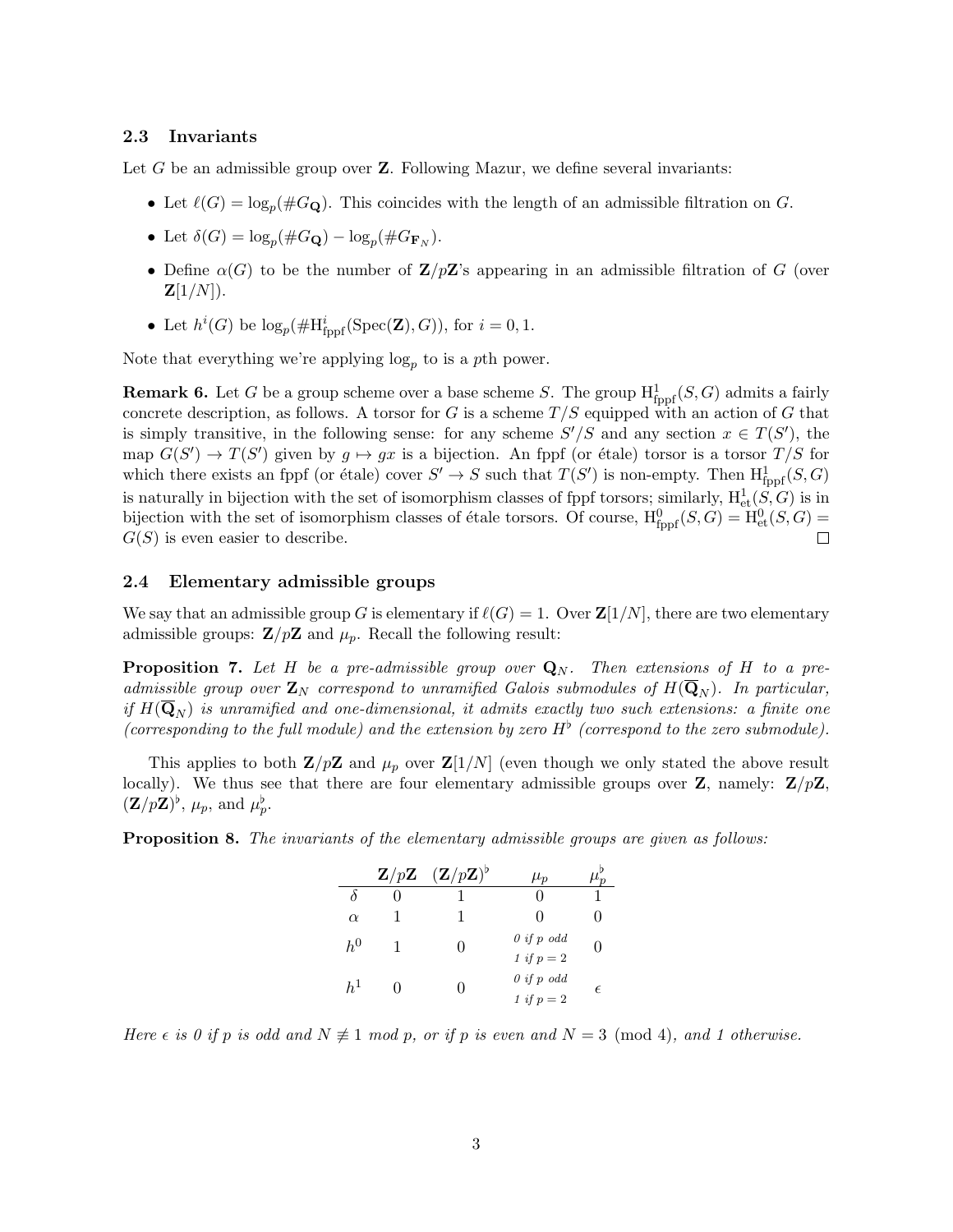*Proof.* The first three lines are obvious. We explain the fourth. For this proof, let  $S = Spec(Z)$ . Since  $\mathbf{Z}/p\mathbf{Z}$  is étale,  $H^1_{\text{fppf}}(S, \mathbf{Z}/p\mathbf{Z}) = H^1_{\text{et}}(S, \mathbf{Z}/p\mathbf{Z})$ : if *T* is an fppf torsor for  $\mathbf{Z}/p\mathbf{Z}$  over *S* then there is an fppf cover  $S^{\prime} \to S$  such that  $T_{S}$ <sup>0</sup> is isomorphic to  $(\mathbf{Z}/p\mathbf{Z})_{S}$ <sup>0</sup>, and thus étale; this implies that *T* is étale since this is an fppf local property. Since  $\mathbf{Z}/p\mathbf{Z}$  is a constant scheme, we have  $H^1_{\text{et}}(S, \mathbf{Z}/p\mathbf{Z}) = \text{Hom}(\pi_1^{\text{et}}(S), \mathbf{Z}/p\mathbf{Z}).$  However,  $\pi_1^{\text{et}}(S)$  is trivial: it is the Galois group of the maximal everywhere unramified extension of **Q**, which is just **Q**. Thus  $h^1(\mathbf{Z}/p\mathbf{Z}) = 0$ .

Let *G* be the quotient of  $\mathbf{Z}/p\mathbf{Z}$  by  $(\mathbf{Z}/p\mathbf{Z})^{\flat}$ ; this is the push-forward of  $\mathbf{Z}/p\mathbf{Z}$  along the inclusion  $Spec(\mathbf{F}_N) \to Spec(\mathbf{Z})$ . By what we already have shown, there is a short exact sequence

$$
0 \to \mathrm{H}^0_{\mathrm{fppf}}(S, \mathbf{Z}/p\mathbf{Z}) \to \mathrm{H}^0_{\mathrm{fppf}}(S, G) \to \mathrm{H}^1_{\mathrm{fppf}}(S, (\mathbf{Z}/p\mathbf{Z})^{\flat}) \to 0
$$

Both the H<sup>0</sup>'s are  $\mathbf{Z}/p\mathbf{Z}$ , which shows  $h^1((\mathbf{Z}/p\mathbf{Z})^{\flat}) = 0$ .

We have the following short exact sequence on the fppf site of *S*:

$$
0 \to \mu_p \to \mathbf{G}_m \overset{p}{\to} \mathbf{G}_m \to 0.
$$

Taking cohomology, we obtain an exact sequence

$$
0 \to \mathbf{Z}^{\times} / (\mathbf{Z}^{\times})^p \to \mathrm{H}^1_{\mathrm{fppf}}(S, \mu_p) \to \mathrm{H}^1_{\mathrm{fppf}}(S, \mathbf{G}_m)[p] \to 0.
$$

The group on the left is 0 if *p* is odd, and  $\mathbb{Z}/p\mathbb{Z}$  if  $p = 2$ . By the theory of fppf descent,  $H^1_{\text{fppf}}(S,\mathbf{G}_m) = H^1_{\text{Zar}}(S,\mathbf{G}_m) = \text{Pic}(S)$ , which is just the ideal class group of Q, which is trivial. Thus  $h^1(\mu_p)$  is 1 if  $p=2$  and 0 otherwise.

Let *G* be the quotient of  $\mu_p$  by  $\mu_p^{\flat}$ : this is the push-forward of  $\mu_p$  along the inclusion  $Spec(\mathbf{F}_N) \to$  $Spec(\mathbf{Z})$ . We have an exact sequence

$$
0 \to \mathrm{H}^0_{\text{fppf}}(S, \mu_p) \to \mathrm{H}^0_{\text{fppf}}(S, G) \to \mathrm{H}^1_{\text{fppf}}(S, \mu_p^{\flat}) \to \mathrm{H}^1_{\text{fppf}}(S, \mu_p) \to \mathrm{H}^1_{\text{fppf}}(S, G)
$$

If  $p \neq 2$ , then  $\text{H}^i_{\text{fppf}}(S, \mu_p) = 0$  for  $i = 0, 1$ , and so the map  $\text{H}^0_{\text{fppf}}(S, G) \rightarrow \text{H}^1_{\text{fppf}}(S, \mu_p^{\flat})$  is an isomorphism. The source is just  $\mu_p(\mathbf{F}_N)$ , which has order *p* if  $p \mid N-1$ , and vanishes otherwise. Now suppose that *p* is even. Then the map  $H^0_{\text{fppf}}(S, \mu_p) \to H^0_{\text{fppf}}(S, G)$  is an isomorphism. Kummer theory shows that the unique non-trivial element of  $H^{1}_{\text{fppf}}(S,\mu_2)$  is represented by the  $\mu_2$  torsor  $Spec(\mathbf{Z}[\sqrt{-1}])$ . This torsor splits over  $\mathbf{F}_N$  if and only if  $-1$  is a square mod *N*. Thus the kernel of  $H^1_{\text{fppf}}(S,\mu_p) \to H^1_{\text{fppf}}(S,G)$  is  $\mathbb{Z}/2\mathbb{Z}$  if *N* is 1 mod 4, and 0 if *N* is 3 mod 4. This completes the proof.  $\Box$ 

**Proposition 9.** Let *G* be an admissible group over **Z**. Then  $h^1(G) - h^0(G) \leq \delta(G) - \alpha(G)$ .

*Proof.* Let

$$
0 \to G_1 \to G_2 \to G_3 \to 0
$$

be a short exact sequence of admissible groups. From the first few terms of the long exact sequence in cohomology, we find

$$
h1(G2) - h0(G2) \le (h1(G1) - h0(G1)) + (h1(G3) - h0(G3)),
$$

that is,  $h^1 - h^0$  is sub-additive. It is clear that

$$
\delta(G_2) - \alpha(G_2) = (\delta(G_1) - \alpha(G_1)) + (\delta(G_3) - \alpha(G_3)),
$$

i.e.,  $\delta - \alpha$  is additive (in fact, both  $\delta$  and  $\alpha$  are additive separately). Thus if the result is true for  $G_1$  and  $G_3$  then it is true for  $G_2$ . It thus suffices to prove the result for elementary admissible groups, which follows easily from the computation of the invariants.  $\Box$